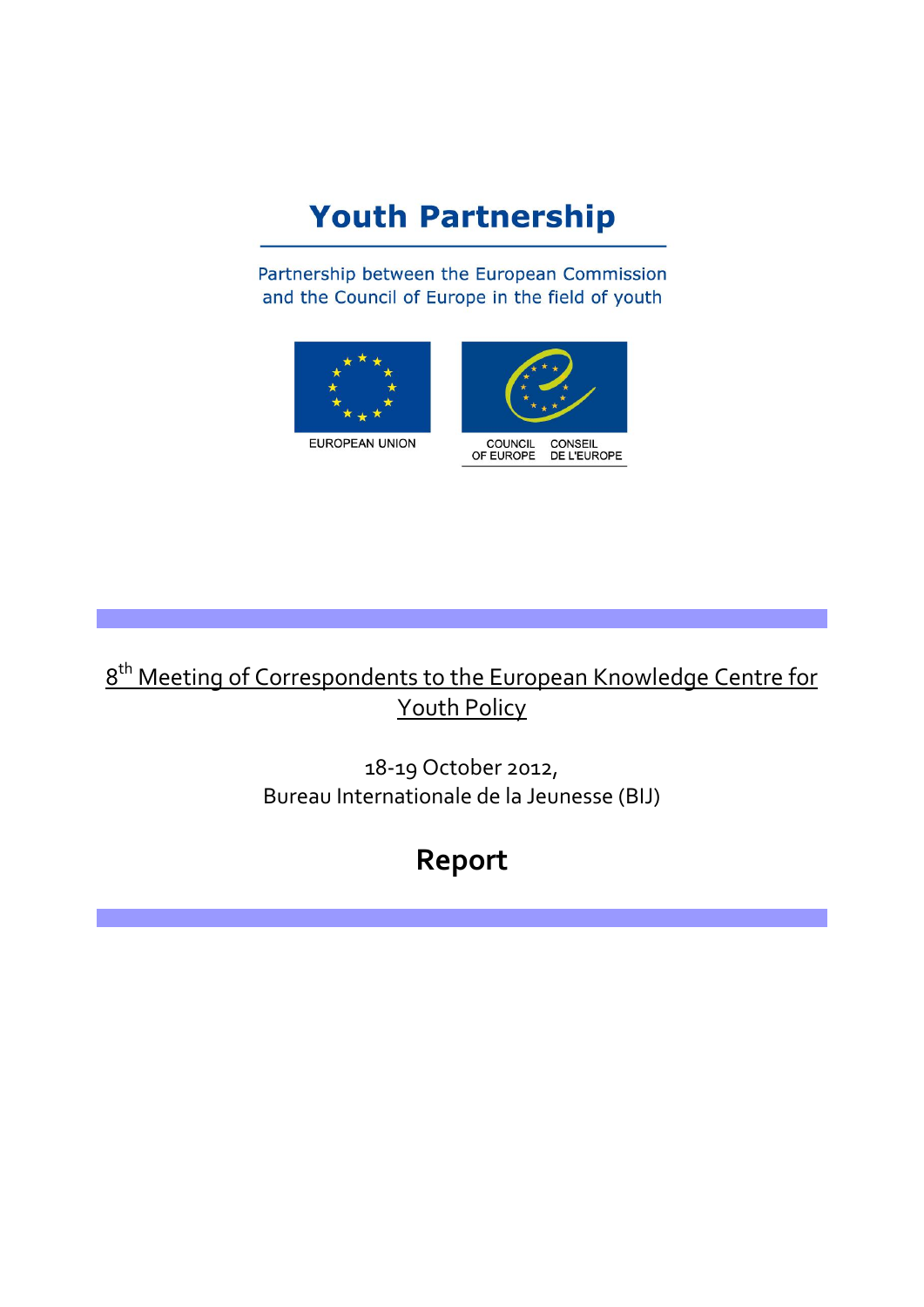### **Agenda and Participants' list see Annex 1 and 2**

### **I. Opening**

The meeting was opened by Finn Denstad (European Commission) and Marta Medlinska (EU-CoE youth partnership)

#### **II. Updates from the two institutions on recent developments in the field of better knowledge of youth and youth policy**

### European Commission:

Finn Denstad updated the participants on recent activities of the European Commission, starting with the recently released European Youth report. The  $2^{nd}$ European Youth report consists of three following documents:

- The official Commission Communication on the EU Youth Report and two staff working papers on
- the results of the first cycle of the OMC in the youth field (2010-2012)
- the status of the situation of young people in the European Union

The status report was drafted by the Executive Agency EACEA and relies on data provided by Euro Stat as well as EKCYP data delivered by national EKCYP correspondents to the EU-CoE youth partnership. Among other issues, the report highlights that youth employment will remain high on the EU agenda. For the coming years, the EU Youth Strategy should focus on the consequences of the current crisis on young people. This means a stronger emphasis on social inclusion and health & wellbeing.

As a second point, Finn Denstad mentioned that a proposal for an EU Council [recommendation on validation of non-formal and informal learning](http://ec.europa.eu/education/lifelong-learning-policy/doc/informal/proposal2012_en.pdf) will contribute to enhance their recognition as well as youth work.

Also relevant with regard to the provision of knowledge and information in the youth field is the development by the European Commission of a new web portal to improve communication in the field of youth and allowing for stronger participation of users.

Last but not least, he mentioned two studies that are currently run by the European Commission:

- The first is on youth participation and has been commissioned to the London School of Economics; it is expected to be released before the end of this year. It should contribute to give an orientation to the future work of the youth policy sector
- Related to the second study, on the value of youth work in the EU, a contractor has just been selected (GHK consulting); the results of this study should be ready in spring 2013.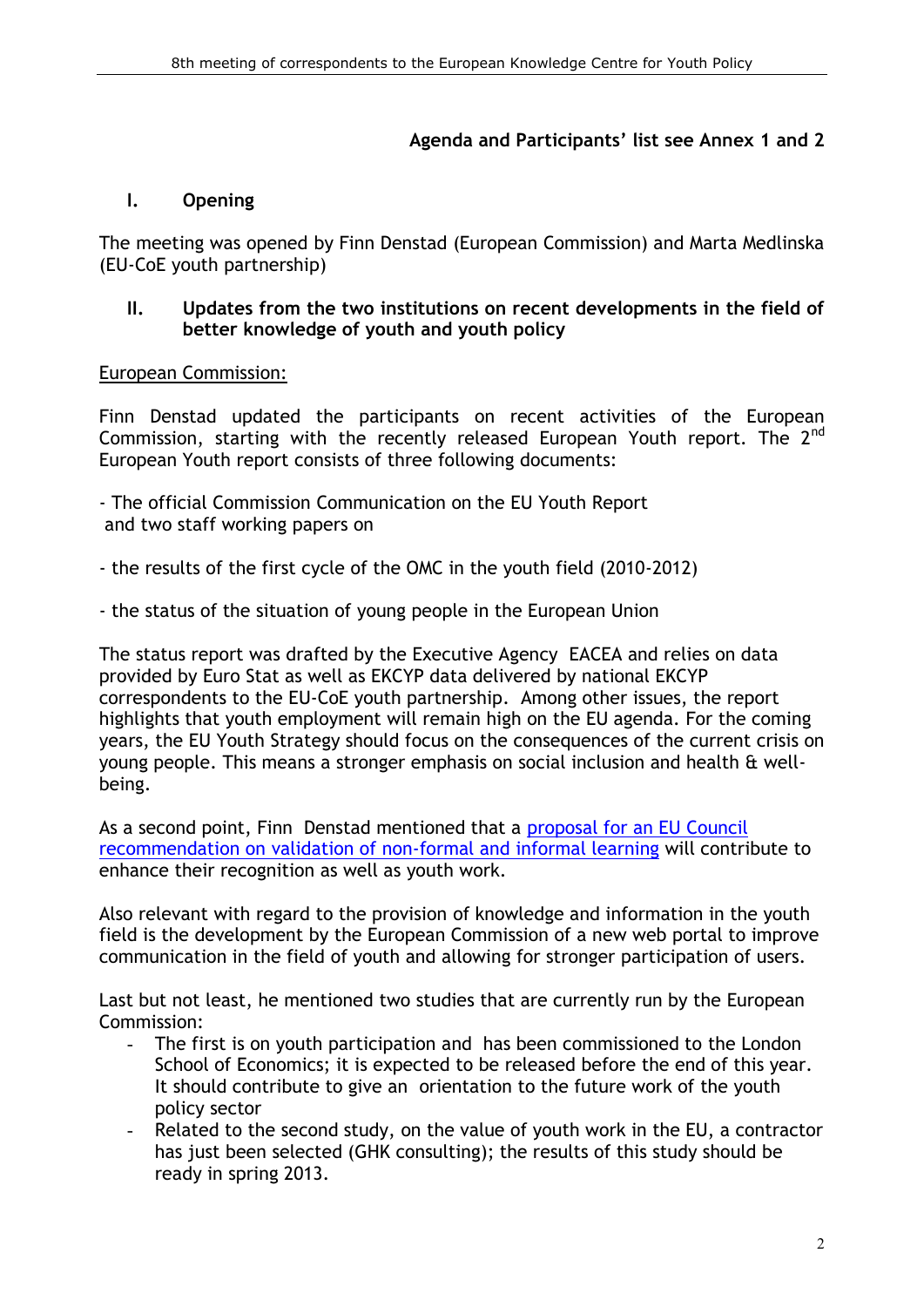Council of Europe

In the absence of Ulrich Bunjes, Marta Medlinska presented the news from this institution.

First of all she reported on a change of staff in the youth department: Ulrich Bunjes, the head of this department has left and is currently replaced by Ms. Tina Mulcahy as acting Head of Department.

She informed that the CoE youth sector continues to work under the priorities set by Agenda 2020.

In the field of youth policy development, the last national youth policy review on Belgium will be published soon and currently such review is being prepared on Ukraine.

Shortly, the 9<sup>th</sup> Council of Europe Conference of Ministers responsible for youth will be held in St. Petersburg (23rd to 25th of September). Overarching theme of the conference is the topic of youth access to rights in Europe.

Also related to youth policy, Marta informed on a Long Term Training Course on participatory youth policy organised in cooperation with the Turkish authorities.

### **III. Tour de table (correspondents' background, state of play of their provision of knowledge to the EKCYP, issues for discussion)**

Given the significant number of new correspondents who took part in a meeting of correspondents for the first time (correspondents or representatives from UK, Montenegro, Iceland and Finland), a presentation round was held, focusing on the institutional background of correspondents and the status of their knowledge provision to EKCYP.

Besides specific developments in the different countries, a common trend regarding the enhanced need for transfer of knowledge on youth policy making can be observed in a number of countries. This need is reflected by the set up of trainings for youth policy development (Sweden), the development of a course on the translation of research into policy (Slovak Republic) or the growing interest in EKCYP country sheets among national authorities (Austria).

Finn Denstad commented that this was a positive development, influenced by positive examples in some Member States. Marta Medlinska added that also the EU-CoE youth partnership is developing a training course on participatory and knowledge based youth policy making. An exchange on the different ways of conveying youth policy could be of mutual benefit. Ms Medlinska shared also that during the recent EU Youth Conference held by the Cyprus Presidency the importance of knowledge for (youth) policy making was stressed.

### **IV. Updates on EU-CoE youth partnership developments since the last meeting**

Hanjo Schild and Philipp Boetzelen gave an update on the EU-CoE youth partnership (see the draft progress report attached). Concerning developments related to the European Knowledge Centre for Youth Policy, Philipp mentioned the following activities since the last meeting:

Summary reports on country information templates (Participation and Volunteering)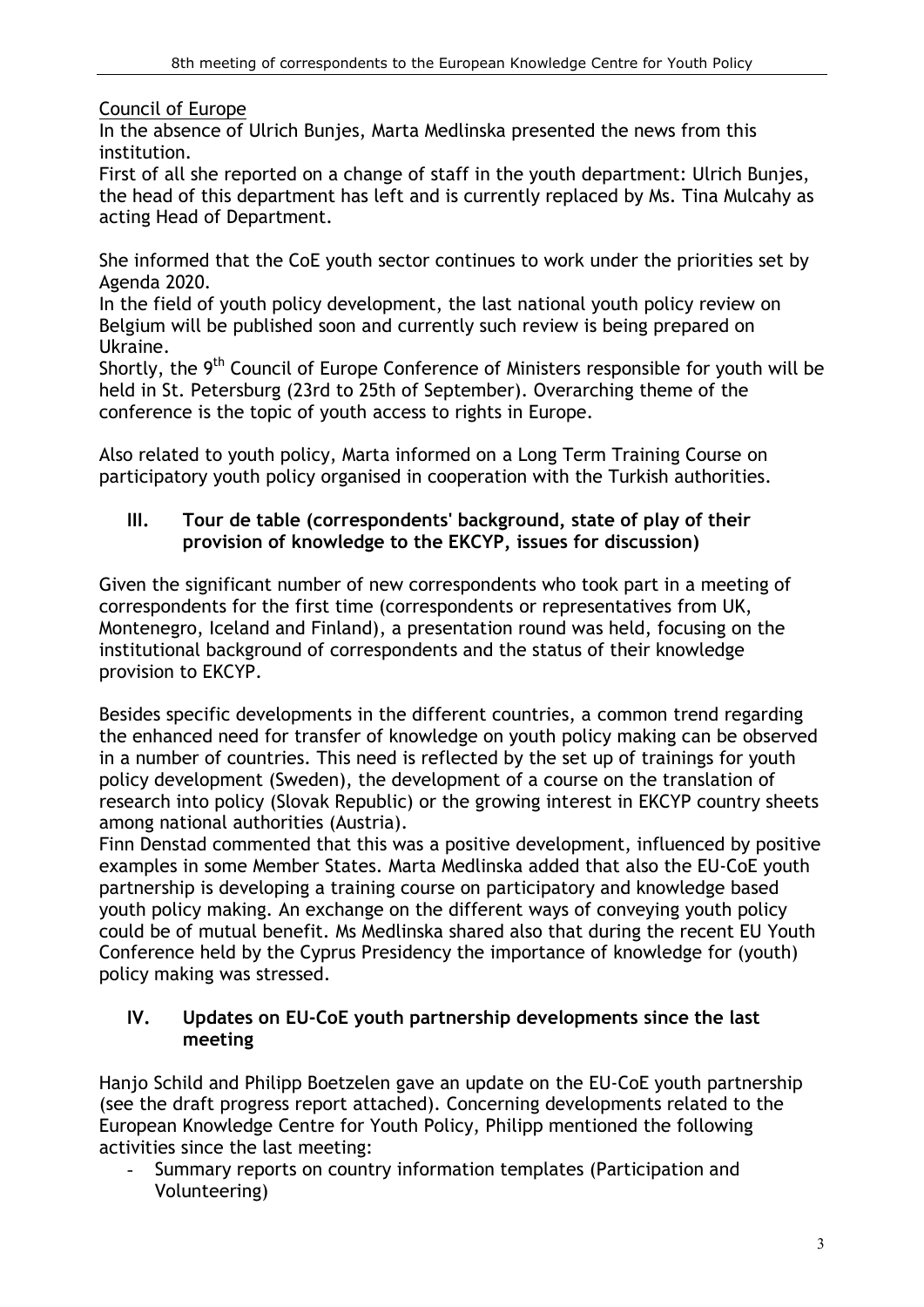- Mapping study on national knowledge networks in 10 CoE MS
- Thematic chapter on youth and violence
- Publication of a booklet on EKCYP "EKCYP insights"
- Update of the glossary
- Cooperation activities such as the " $7<sup>th</sup>$  Conférence jeunesse et Societés", to be documented on EKCYP

As an ongoing task he mentioned the development of a renewed EU-CoE youth partnership web portal which has been delayed due to administrative obstacles which were to be solved between the Council of Europe and the European Commission. The new web portal can be expected in late spring 2013.

Regarding the timeline for current EKCYP contributions, the deadline for the information templates on Youth in the world and Better Knowledge on youth is the  $4<sup>th</sup>$ of November 2012. Depending on the availability of national contributions, the finalisation of the summary report is envisaged for early 2013. The templates for collection of information in 2013 should be disseminated in spring (March 2013). Given the consequences of the present economical crisis and the priority of the upcoming trio of EU-Presidencies, the topic of next year's country contribution will most probably be related to social inclusion of young people, including various sub-topics.



### **V. Mapping report on national knowledge networks in 10 EU and CoE MS (Presentation by Robert Thomson, Pool of European Youth Researchers)**

Robert Thomson presented a mapping study on national knowledge networks commissioned to him by the EU-CoE youth partnership secretariat in December 2011 (see presentation attached). The following results of the mapping were mentioned:

- the knowledge based approach to youth policy making is explicitly recognised in the countries that were part of the mapping
- networks of all three actors (youth policy, youth research, youth work) have been created in half of the countries reviewed
- youth participation is more advanced than involvement of youth work practice (structured dialogue)
- the link between research and policy is the strongest (influence of youth work practice rather modest)

As possible gaps he sees that:

- Participation and consultation do not necessarily correspond to co-decision (this applies to youth itself and actors in the youth field)

- institutionalised links do not guarantee sustainable knowledge transfer (and vice versa!)

As a result it can be said that the institutional architecture of the national knowledge transfer is not yet very reliable; however, a more detailed consultation of national correspondents would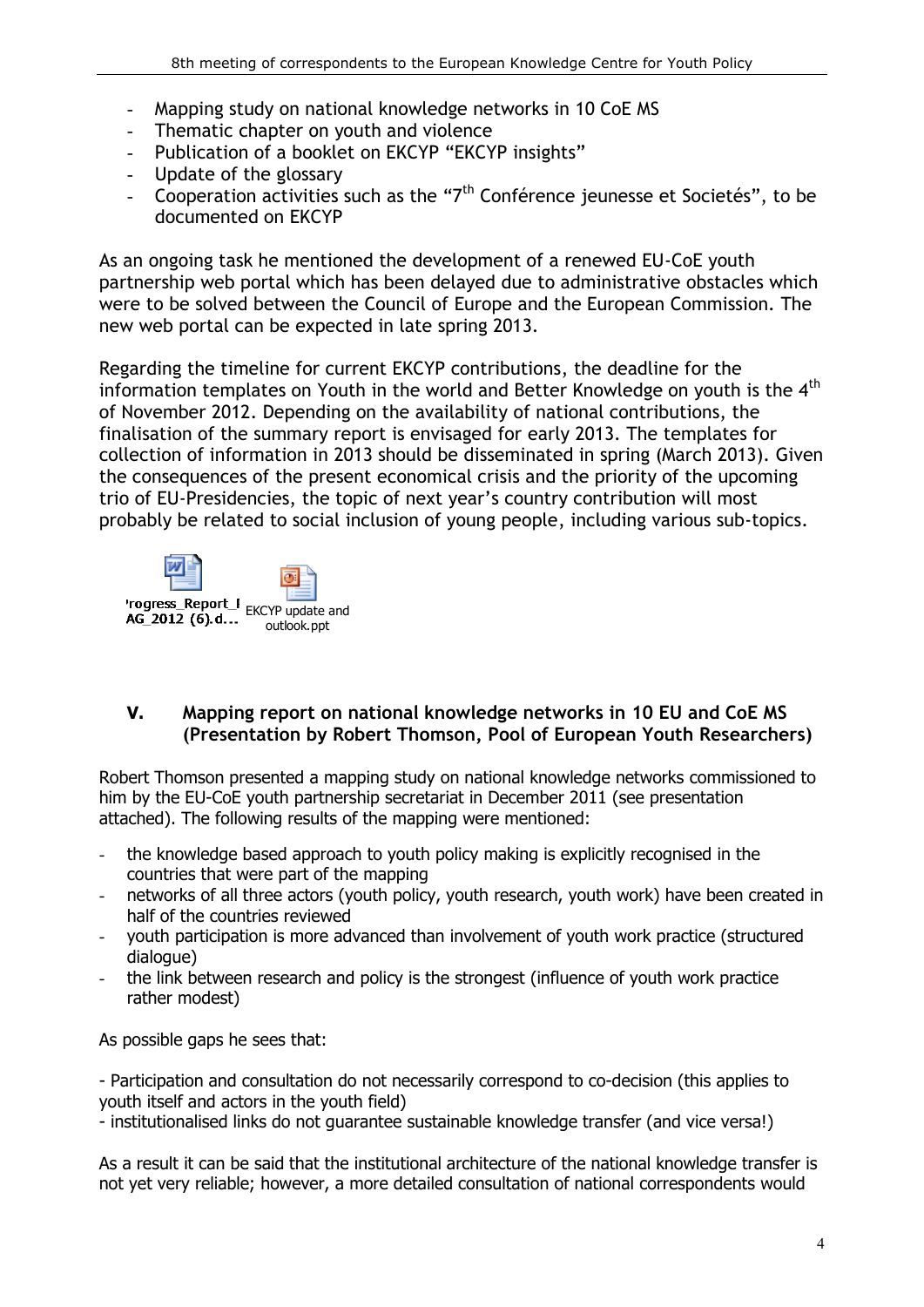be necessary to exclude mere coincidence and to get further evidence of the ways the knowledge transfer works in a specific national environment. A potential follow up study could gather further evidence on the use of data ("what data are used by whom and for what purpose").

In relation to an element he came across during the mapping of national knowledge networks Robert mentioned a cause for potential concern:

In his view, there is a risk that key figures (numbers, targets) rather than values determine policy and programmes as hard statistics tend to be turned into targets by high-level policy makers. In such a scenario, the "magic triangle" becomes a pyramid as data generation moves in to place above the other angles of the triangle.

Roberts's presentation was followed by a vivid discussion. Many participants confirmed the tendency perceived by Robert with regard to a (sometimes misleading) "supremacy" of statistical data over qualitative knowledge. However, it was also argued that statistics were in any case never objective and generated data would give results according to the research question posed in the beginning. Hence, statistics could also be used by other parts of the triangle. Regarding a question on the potential (use) of practical knowledge from youth work practice, Robert said that the mapping did not produce in-depth information on this aspect and he recommended that this question should be studied in a follow up research.

#### **VI. Session for presentations of projects according to proposals by EKCYP correspondents**

There was a great interest of correspondents to use this space for presenting their projects and/or national developments. Following cancellation of the speaker from EURYDICE there was sufficient time available for all the presentations listed below:

Youth Policy in Azerbaijan (Lala Rzayeva) YP\_Az.pdf (2 MB)

- Research projects from the  $7<sup>th</sup>$  European Framework Programme:
	- o Prevention of Alcohol Abuse Among Youngsters in Europe AAA-PREVENT (Nicole Vettenburg)

同 AAA\_EKCYP19sept1 2.ppt

- o MYPLACE Memory, Youth, Political Legacy And Civic Engagement (Marti Taru)
- [www.youthpolicy.org](http://www.youthpolicy.org/) Global community and knowledge base on youth policy (Robert Thomson)
- Request for information related to a project on learning mobility (Susanne Klinzing)
- Development of an integrated national youth policy in Lithuania (Valda Karnickaite)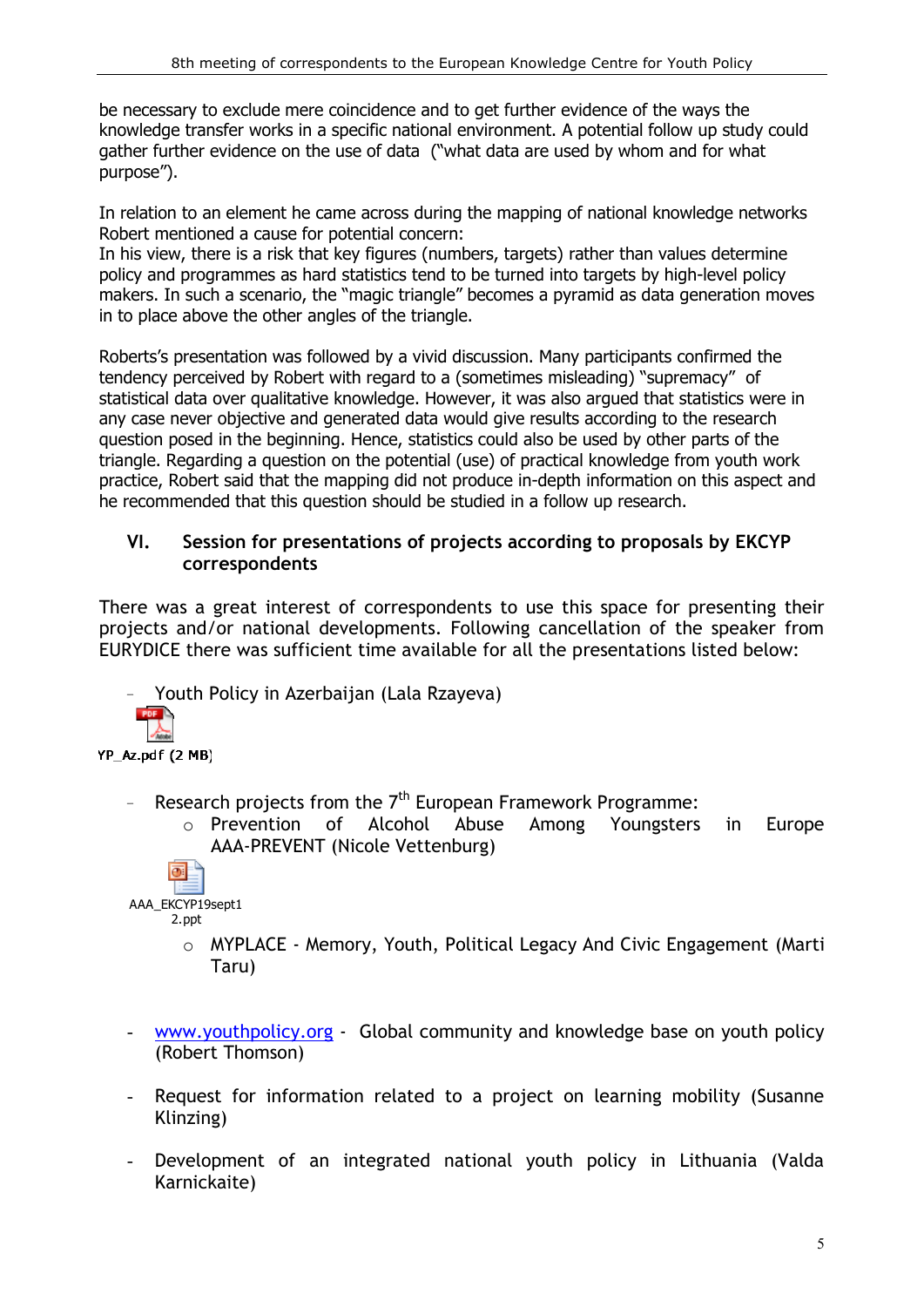- 1<sup>st</sup> national survey on [attitudes of young people in Malta \(](http://youth-partnership-eu.coe.int/youth-partnership/documents/Research/Mirrors_and_Windows_Report_Web_version_C.pdf)Jason Zammit)



#### **VII. Sharing ideas and options with regard to the further development and the future of the European Knowledge Centre for Youth Policy (in working groups)**

The future development of EKCYP was discussed related to the two aspects of knowledge provision on country specific information (i) and on thematic information (ii).

Regarding enhancement of EKCYP country information the following proposals were made /discussed:

- Use online questionnaires instead of electronic files when gathering country information from national correspondents
- Make available country information in the national language online when a version in the national language exists
- Improve/further specify indications related to information required in the respective thematic templates
- If possible, further adapt the EKCYP cycle of information gathering to national reporting on youth (allow for inclusion of end of the year reports)
- Highlight relevant points of the summary report on thematic country information on the website and/or make available the abstracts of the summary reports
- Allow for different ways of providing information (e.g. mind maps in addition to text)
- Consider providing a newsletter on interesting policy developments on the national level
- In addition to official country information, allow for shadow reports by youth NGOs
- Improve the overall usability of the website

Concerning EKCYP thematic information, the following points were made:

- Change the presentation as it is now (provider orientated) into a user focused presentation; the use of cloud search will indicate the most prominent themes searched by the users.
- Potential new topics of the thematic information section could be poverty, family, autonomy, housing, environment, migration, sexuality
- Review and, where applicable, update already existing thematic information
- Consider how information chapters tackling European issues could be translated into national information chapters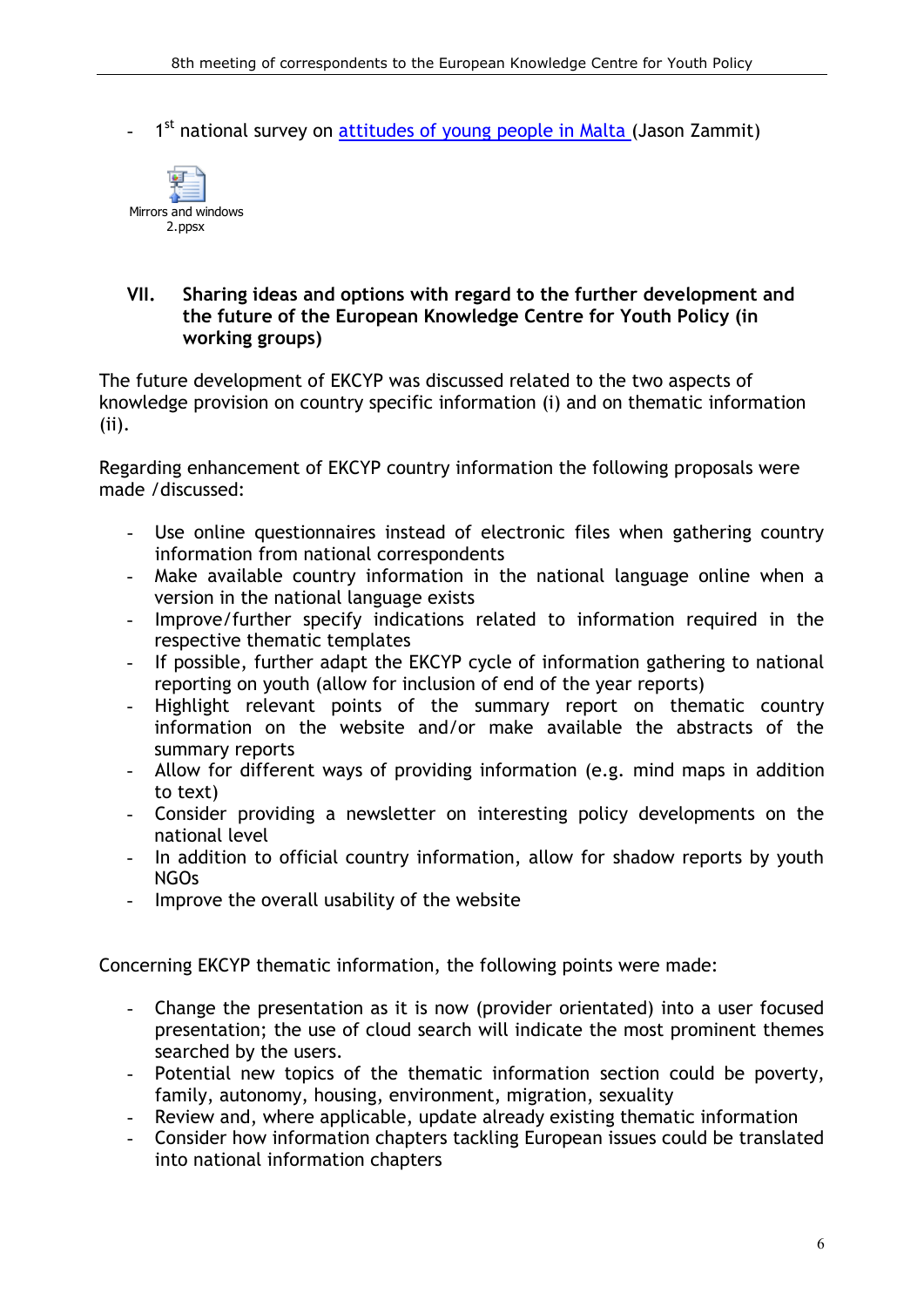From side of the partnership it was confirmed that most of the proposed elements would be of common interest for EKCYP and would be pursued. Some of them had already been planned (online questionnaires, user comments on country information etc.) but were delayed due to the postponement of the website development.

#### **VIII. Closing**

In his closing words Philipp Boetzelen thanked the participants for their contributions and the enriching discussions. He expressed his hope, that the new web-portal would contribute to advance knowledge provision of EKCYP and ease the tasks of correspondents. At that stage it is expected to have the new web-portal running before the summer 2013.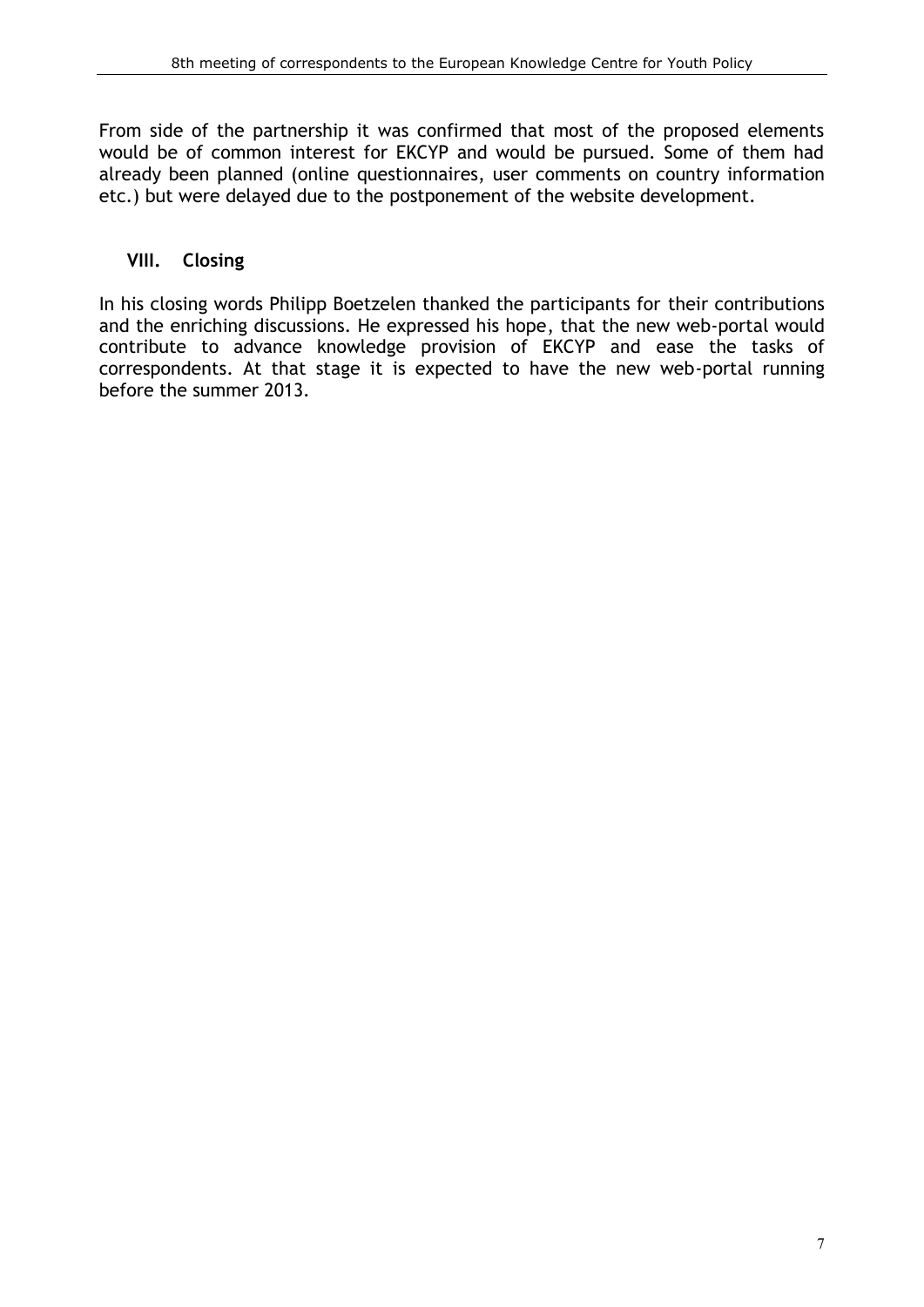### **ANNEX 1**

### **AGENDA**

#### **Tuesday, 18th of September**

14:00 Opening of the meeting by Finn Denstad (European Commission) and Marta Medlinska (EU-CoE youth partnership)

14:10 Updates from the two institutions on recent developments in the field of better knowledge of youth and youth policy: Finn Denstad (European Commission) and Marta Medlinska (EU-CoE youth partnership)

- 15:00 Update on EU-CoE youth partnership developments since the last meeting (Philipp Boetzelen and Hanjo Schild, EU-CoE youth partnership)
- 15:30 Coffee/tea break
- 16:00 Tour de table (Update from EKCYP correspondents on individual situations) - Presentations and questions
- 18:00 End of today's session
- 19.30 Dinner out

#### **Wednesday, 19th of September**

09:15 Mapping report on national knowledge networks in 10 EU MS (Presentation by Robert Thomson, Pool of European Youth researchers) - Presentation and discussion

10:15 Session for presentations of projects according to proposals by EKCYP correspondents

10:45 Coffee/tea break

11:15 Eurypedia - The European Encyclopedia on National Education Systems (NN EACEA, tbc) - Presentation and discussion

12:30 Lunch buffet

14:00 Sharing ideas and options with regard to the further development and the future of the European Knowledge Centre for Youth Policy (in working groups)

Coffee/tea break

17:00 Report from working groups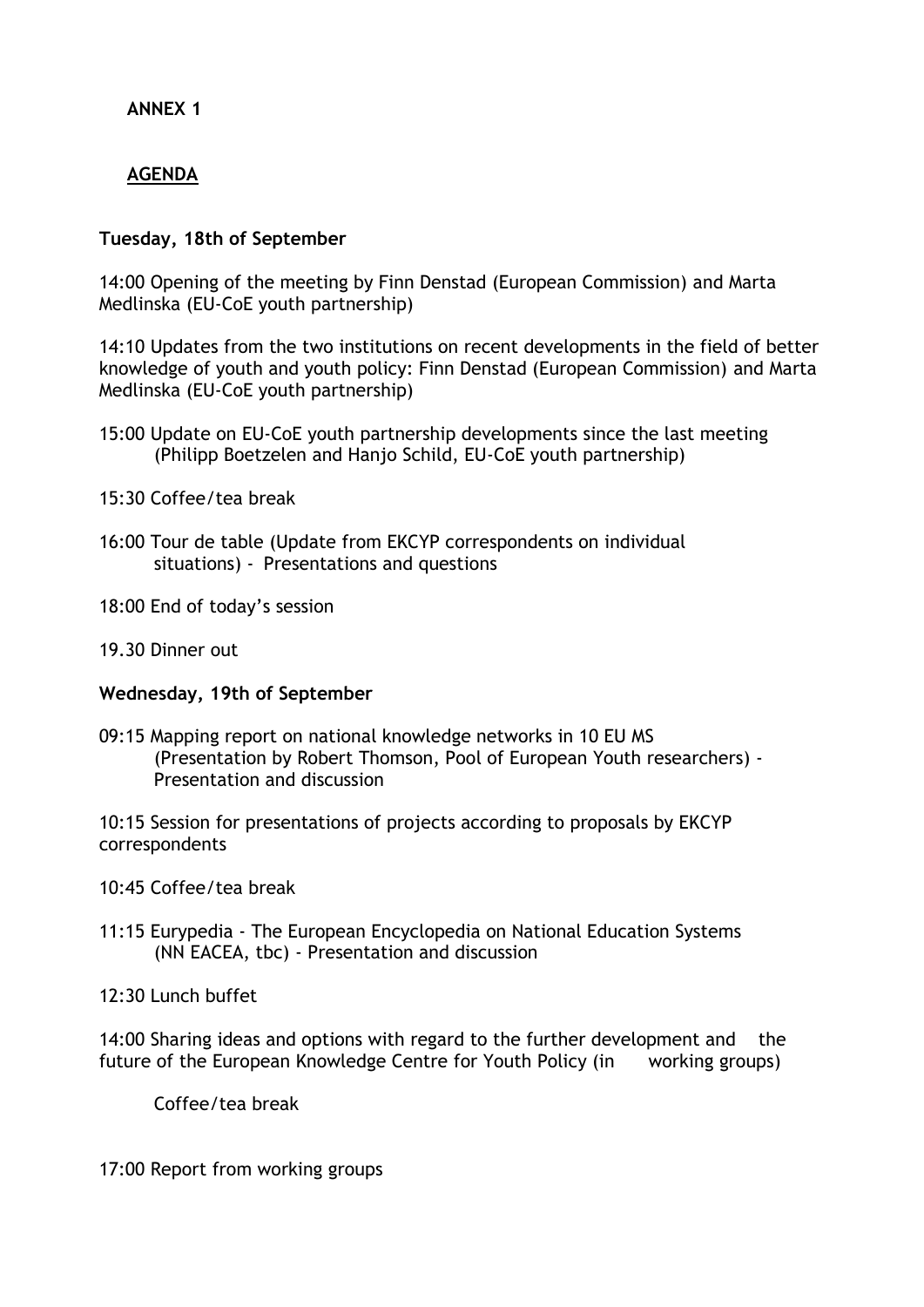## 17:30 Closing

Optional: 17:45 Question and answer session for new correspondents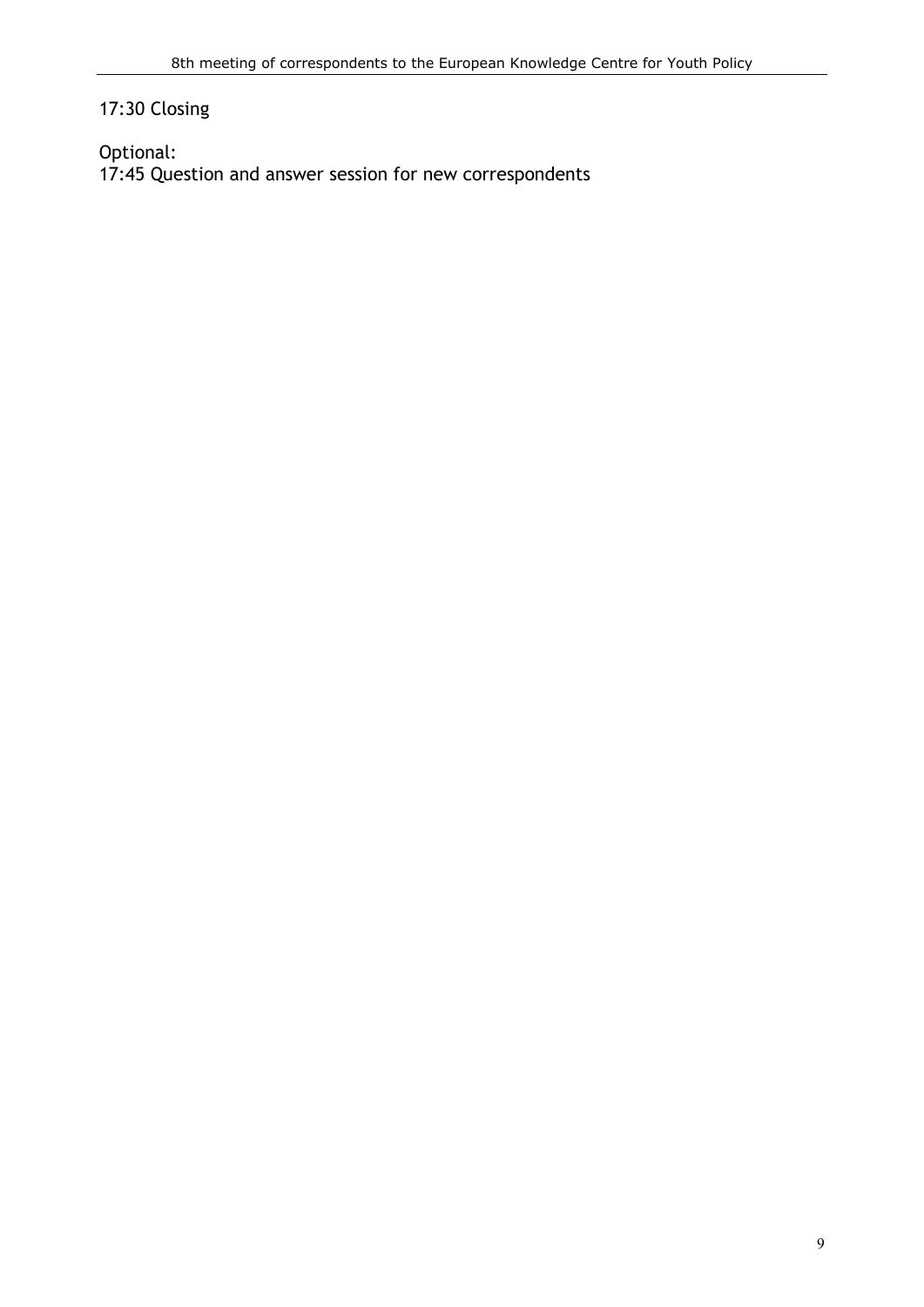#### **PARTICIPANTS' LIST**

#### *AUSTRIA*

**Mr Manfred ZENTNER**  Institut für Jugendkulturforschung und Kulturvermittlung Alserbachstraße 18 AT - 1090 Vienna [mzentner@jugendkultur.at](mailto:mzentner@jugendkultur.at)

*AZERBAIJAN* **Mr Farhad HAJIYEV**  Youth Foundation under the Ministry of Youth and Sport 4, Olimpia str. [AZ](mailto:mzentner@jugendkultur.at) – 1072 Baku [farhadhajiyev@yahoo.com](mailto:rzayeva_l@yahoo.com)

#### *BELGIUM*

**Ms Anne SWALÜE** Observatoire de l'Enfance, de la Jeunesse et de l'Aide à la Jeunesse Rue du Commerce, 68A B – 1040 Bruxelles Anne.Swalue@cfwb.be

*BULGARIA*

**Mr Petyo KANEV** Ministry of Education, Youth and Science 2A Dondukov Blvd BG – 1000 Sofia [p\\_kanev1984@yahoo.com](mailto:p_kanev1984@yahoo.com)

FINLAND **Ms Heidi ENBACKA**  Finnish Youth Research Society Asemapaallikonkatu 1 FIN - 00520 Helsinki Heidi.Enbacka@nuorisotutkimus.fi

GEORGIA **Ms Ana SABAKHTARISHVILI**  Ministry of Sports and Youth Affairs 76 b Vazha Pshavela Street GE – 0108 Tbilisi asabakhtarishvili@cync.ge

#### *AZERBAIJAN*

**Ms Lala RZAYEVA**  Youth Foundation under the Ministry of Youth and Sport 4, Olimpia str. [AZ](mailto:mzentner@jugendkultur.at) – 1072 Baku [rzayeva\\_l@yahoo.com](mailto:rzayeva_l@yahoo.com)

*BELGIUM* **Ms Nicole VETTENBURG**  University of Ghent Department of Social Welfare Studies H. Dunantlaan 2 B – 9000 Gent [nicole.vettenburg@ugent.be](mailto:nicole.vettenburg@ugent.be)

#### *BELGIUM*

**Mr Michel VANDEKEERE**  Observatoire de l'Enfance, de la Jeunesse et de l'Aide à la Jeunesse Rue d'Ougrée B - 65 4031 Angleur [Michel.vandekeere@cfwb.be](mailto:Michel.vandekeere@cfwb.be)

*ESTONIA* **Mr Marti TARU**  Tallinn University Uus-Sadama 5 U-605 EE - 10120 Tallinn [marti.taru@gmail.com](mailto:marti@iiss.ee) [marti@iiss.ee](mailto:marti@iiss.ee)

#### *FRANCE*

**Ms Solange FOURCOUX**  Mission coopération européenne et internationale jeunesse vie associative Direction de la jeunesse, de l'Education populaire et de la vie associative 95, avenue de France F - 75650 PARIS CEDEX 13 [solange.fourcoux@jeunesse](mailto:solange.fourcoux@jeunesse-sports.gouv.fr)[sports.gouv.fr](mailto:solange.fourcoux@jeunesse-sports.gouv.fr)

GERMANY **Ms Suzanne KLINZING** Fachstelle für Internationale Jugendarbeit der Bundesrepublik Deutschland e.V. Godesbergerallee 142-148 DE – 53175 Bonn [klinzing@ijab.de](mailto:klinzing@ijab.de)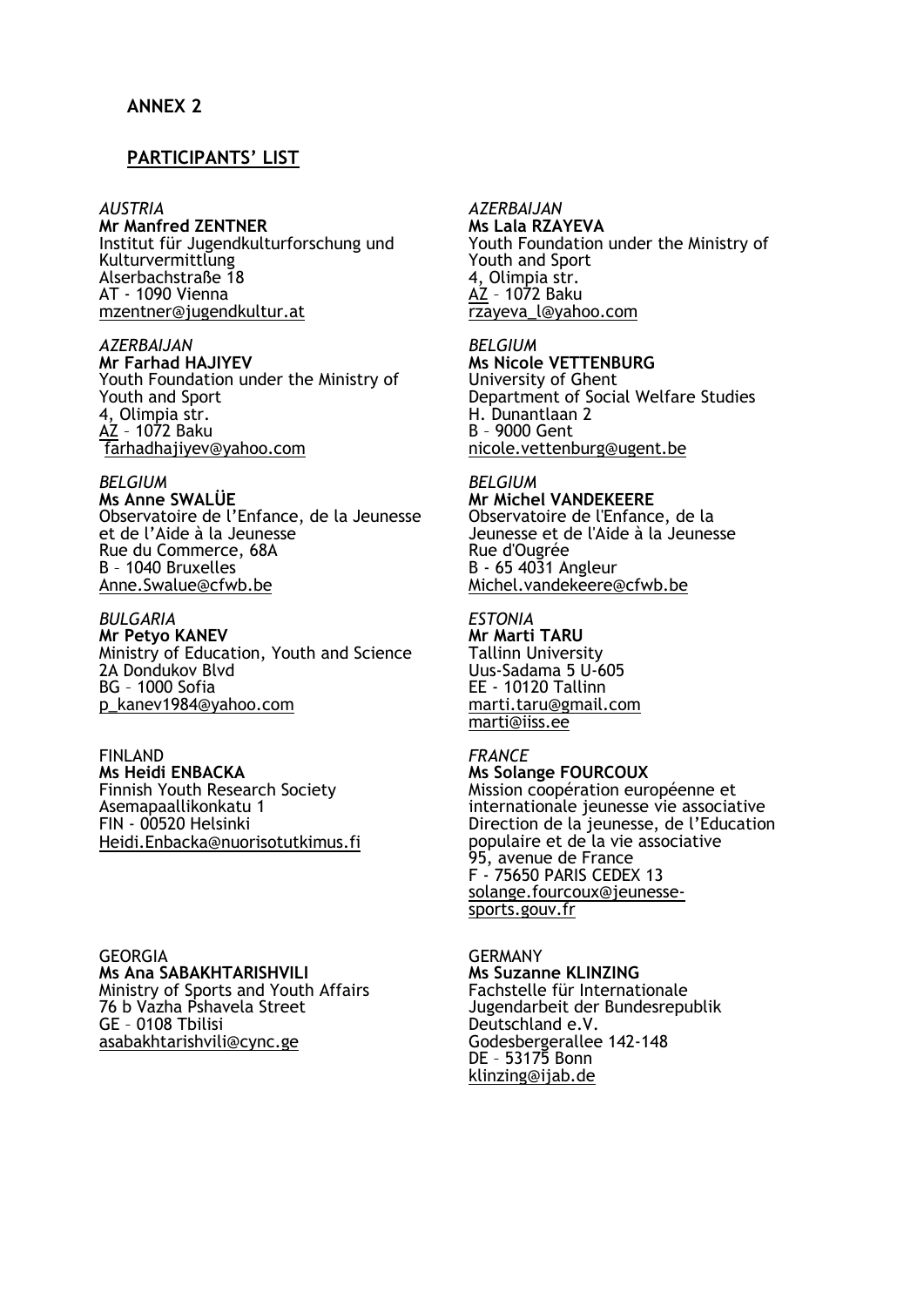*ICELAND* **Mr Jón PALSSON Icelandic Youth Association**  Súluhöfði 16 IS - 270 Mosfellsbær [suluhofdi16@gmail.com](mailto:suluhofdi16@gmail.com)

#### *LITHUANIA*

**Ms Vlada KARNICKAITE**  Department of Youth Affairs under the Ministry of Social Security and Labour of Republic of Lithuania Fabijoniskiu 2-153 LT - 07109 Vilnius 00 37 06 18 35 960 [valda.karnickaite@jrd.lt](mailto:valda.karnickaite@jrd.lt)

*MALTA* **Mr Jason ZAMMIT**  Aġenzija Żgħażagħ Annex to Casa Leoni St Joseph High Road MT - St Venera SVR 1012 [jason.a.zammit@gov.mt](mailto:jason.a.zammit@gov.mt)

#### *NORWAY*

**Ms Lihong HUANG**  NOVA – Norwegian Social Research Postbox 3223 Elisenberg N - 0208 Oslo [lihong.huang@nova.no](mailto:lihong.huang@nova.no)

*ROMANIA*

**Mr Sorin MITULESCU**  Institute of Educational Sciences Stirbei Voda 37, sect 6 RO – 010102 Bucharest [sorin\\_mit@yahoo.com](mailto:sorin_mit@yahoo.com)

*SLOVENIA*

**Ms Barbara ZUPAN** Office of RS for Youth Masarykova 16 SI - 1000 Ljubljana Tel.: 01 400 57 94 [barbarazupan@gov.si](mailto:barbarazupan@gov.si)

**SWEDEN Ms Idah KLINT**  The Swedish National Board for Youth Affairs Box 17 801 SE - 118 94 STOCKHOLM [idah.klint@ungdomsstyrelsen.se](mailto:idah.klint@ungdomsstyrelsen.se)

*IRELAND* **Mr Maurice DEVLIN**  Centre for Youth Research and Development National University of Ireland, Maynooth County Kildare [maurice.devlin@nuim.ie](mailto:maurice.devlin@nuim.ie)

LUXEMBOURG **Ms Marianne MILMEISTER**  Université du Luxembourg Centre d'études sur la situation des jeunes (CESIJE)  $BP<sub>2</sub>$ LU - 7201 Walferdange [marianne.milmeister@uni.lu](mailto:marianne.milmeister@uni.lu)

*MONTENEGRO* **Ms Bojana BULATOVIĆ** Ministry for Education and Sport Youth department Vaka Durovica bb 81000 Podgorica www.infomladi.me

*POLAND* **Ms Ewa KRZAKLEWSKA** Ministry of National Education Youth and Non-Governmental Organizations Department al. J.Ch. Szucha 25 PL - 00-918 Warszawa [ewa.krzaklewska@uj.edu.pl](mailto:ewa.krzaklewska@uj.edu.pl)

*SLOVAK REPUBLIC* **Ms Jana MIHALIKOVA**  IUVENTA - Slovak Youth Institute Budkova 2 SK - 811 04 Bratislava 1 [jana.mihalikova@iuventa.sk](mailto:jana.mihalikova@iuventa.sk)

*SPAIN* **Mr Bruno DEL MAZO DE UNAMUNO** Instituto de la Juventud C/ José Ortega y Gasset 71 SP - 28006 Madrid Tlf. (+34) 91.363.76.47 [delmazoub@injuve.es](mailto:delmazoub@injuve.es)

*THE FORMER YUGOSLAV REPUBLIC OF MACEDONIA* **Mr. Aleksandar KIRKOVSKI**  YCS YMCA Sava Kovacevich 47/3-18 MK - 1000 Skopje [akirkovski@yahoo.com](mailto:akirkovski@yahoo.com)